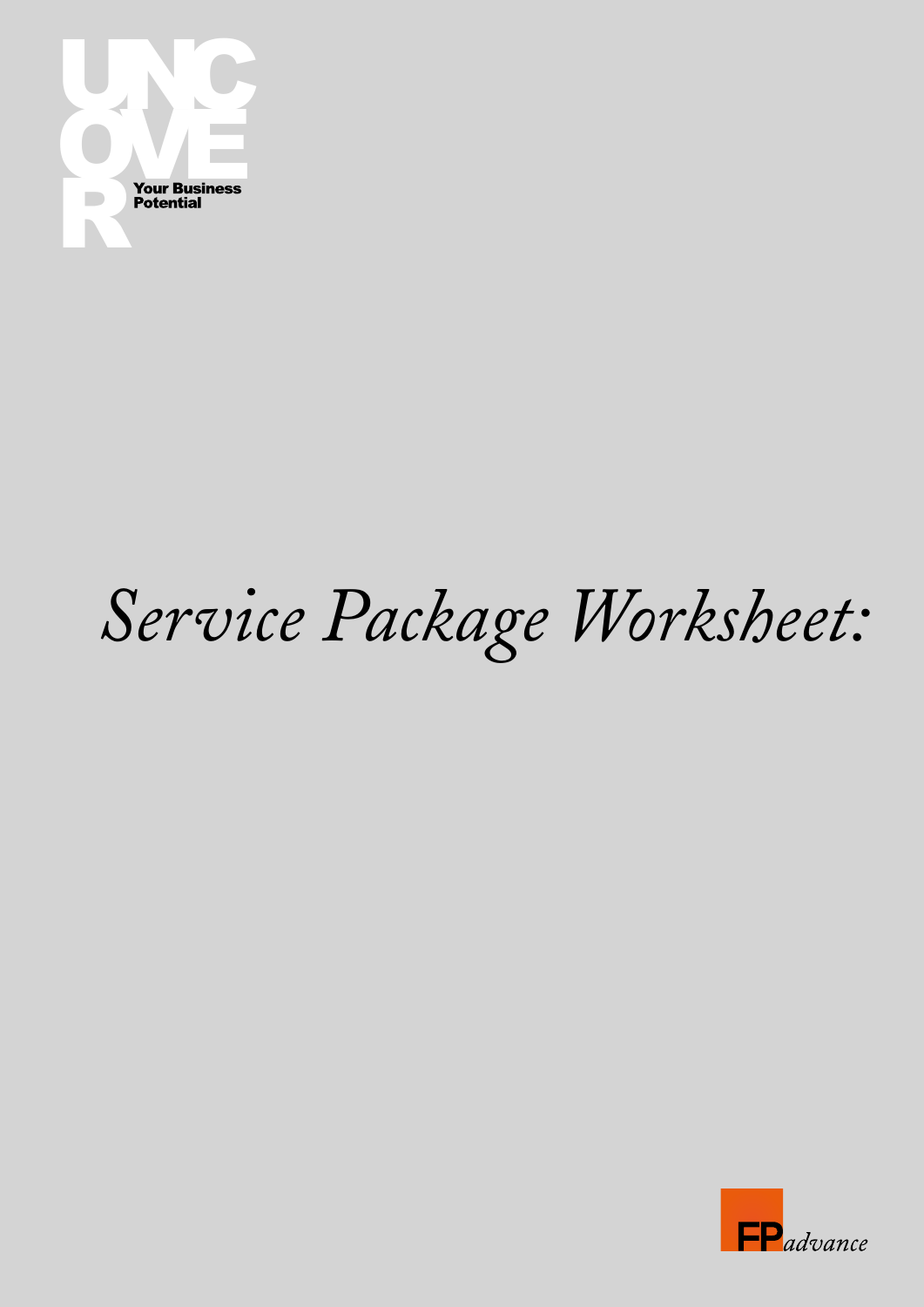*Service Package Worksheet*

Creating Your Ideal Client Proposition

## Questions to consider:

1. Have you identified (as best you can for now) who you really work with and what their top 5 issues are?

2. Have you segmented your client base into A, B, C, D, X and P categories? Is this done in yourback office or CRM system so everyone on your team can identify which client is which when they call?

3. Have you identified those clients that just don't fit and taken action to let them go from your business? (or at least written and notified them of your "you call me" service option).

4. What are the "basics" that every client would expect to receive from you (or any other adviser)?

5. What "extra's need to be in your service offering as well? Is there anything that is unique orspecific to your client base in your locale? If so, add it in.